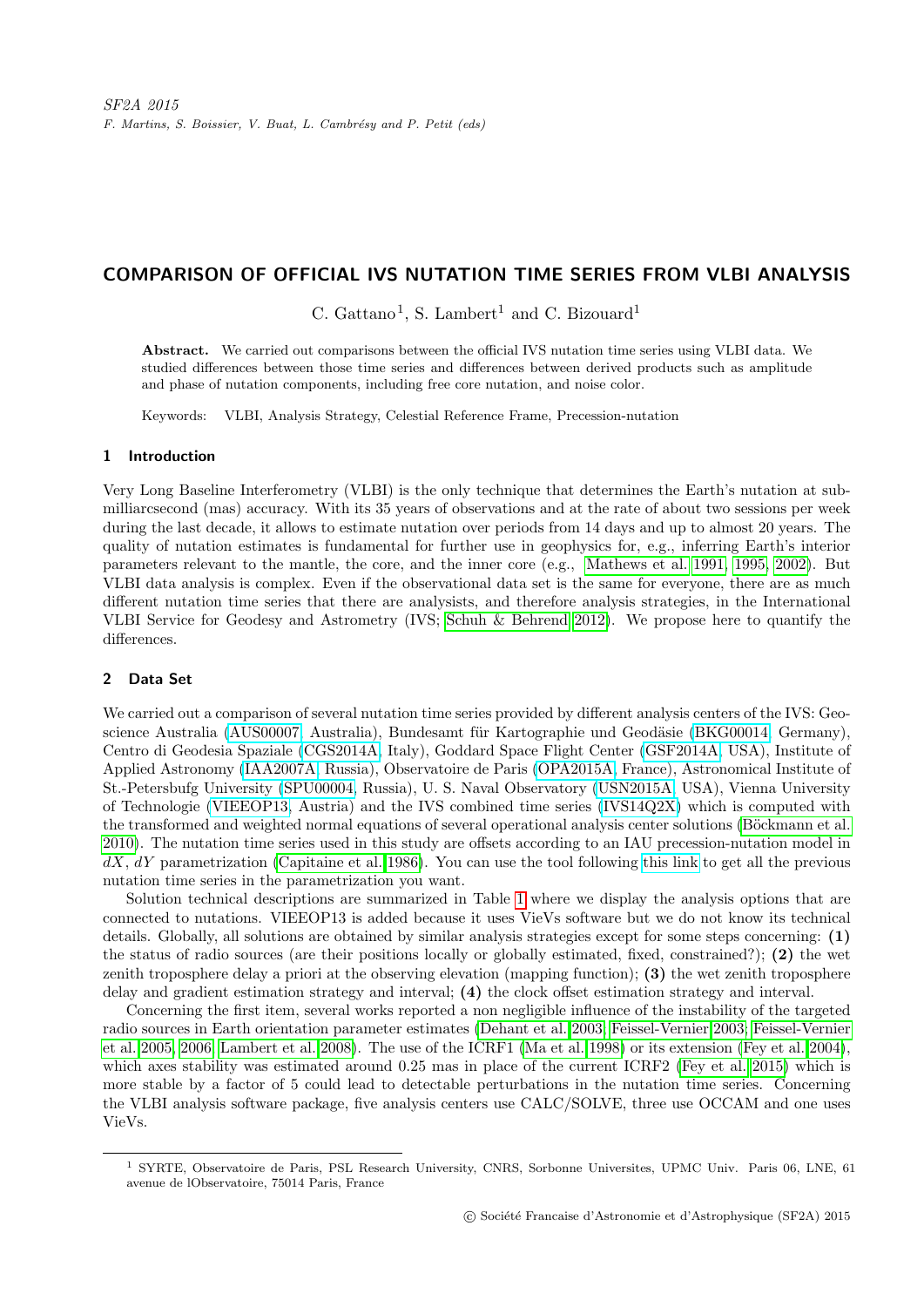|                                          |              | <b>AUS</b>         | BKG                        | $_{\rm CGS}$               | GSF                   | <b>IAA</b>                         | <b>OPA</b>                 | <b>SPU</b>         | <b>USN</b>                 |
|------------------------------------------|--------------|--------------------|----------------------------|----------------------------|-----------------------|------------------------------------|----------------------------|--------------------|----------------------------|
|                                          | a priori     | ICRF1<br>Ext.2     | ICRF2                      | ICRF2                      | ICRF2                 | ICRF1<br>Ext.2                     | ICRF2                      | ICRF1<br>Ext.2     | ICRF2                      |
| CRF                                      | <b>NNR</b>   | ICRF1              | ICRF2                      | ICRF2                      | ICRF2                 | ICRF1                              | ICRF2                      | ICRF1              | ICRF2                      |
|                                          | global/local | 0/0                | all/0                      | 969/1720                   | 1670/NL               | 0/0                                | $all-NL/NL$                | 0/0                | 846/852                    |
| Precession a priori<br>Nutation a priori |              | IAU1976<br>IAU1980 | IAU2006<br><b>IAU2000A</b> | IAU2006<br><b>IAU2000A</b> | IAU2006<br>IAU2000A   | <b>IAU2000A</b><br><b>IAU2000A</b> | IAU2006<br><b>IAU2000A</b> | IAU1976<br>IAU1980 | IAU2006<br><b>IAU2000A</b> |
| <b>IERS</b> Conventions                  |              | 2000               | 2010                       | 2003                       | 2010                  | 2003                               | 2010                       | 2003               | 2010                       |
| Tropo.                                   | mapping      | <b>VMF</b>         | <b>VMF</b>                 | VMF                        | <b>VMF</b>            | <b>VMF</b>                         | <b>VMF</b>                 | <b>VMF</b>         | <b>NMF</b>                 |
|                                          | <b>ZTD</b>   | <b>RW</b>          | 1h LS                      | $60\text{mn}$ LS           | $20mn$ LS             | <b>RW</b>                          | $20m$ LS                   | RW                 | $20m$ LS                   |
|                                          | gradients    | constant           | 24h offset                 | 6h LS                      | 6h LS                 | ۰                                  | 6h offset                  | constant           | 6h LS                      |
| Clock interval                           |              | <b>RW</b>          | 1h LS                      | 1 <sub>h</sub> Q           | 1 <sub>h</sub> Q      | <b>RW</b>                          | 1 <sub>h</sub> Q           | <b>RW</b>          | 1 $hQ$                     |
| Elevation cutoff                         |              | quality flag       | $5^{\circ}$                | $5^\circ$                  | $5^\circ$             | quality flag                       | $5^{\circ}$                | quality flag       | $5^{\circ}$                |
| Software package                         |              | <b>OCCAM</b>       | CALC/<br><b>SOLVE</b>      | CALC/<br><b>SOLVE</b>      | CALC/<br><b>SOLVE</b> | <b>OCCAM</b>                       | CALC/<br><b>SOLVE</b>      | OCCAM              | CALC/<br><b>SOLVE</b>      |

<span id="page-1-0"></span>Table 1. Analysis strategies of different analysis centers. NNR: no-net rotation applied to the defining sources; NL: 39 sources called "non linear" in [Fey et al.](#page-4-13) [\(2015\)](#page-4-13); LS: linear spline; Q: quadratic polynomial; RW: Random Walk process; VMF/NMF: Vienna [\(Boehm et al. 2006\)](#page-4-14)[/Niell](#page-4-15) [\(1996\)](#page-4-15) mapping function.



<span id="page-1-1"></span>Fig. 1. Differences of nutation time series with respect to the IVS combination. The reference IVS time series is shown on the top.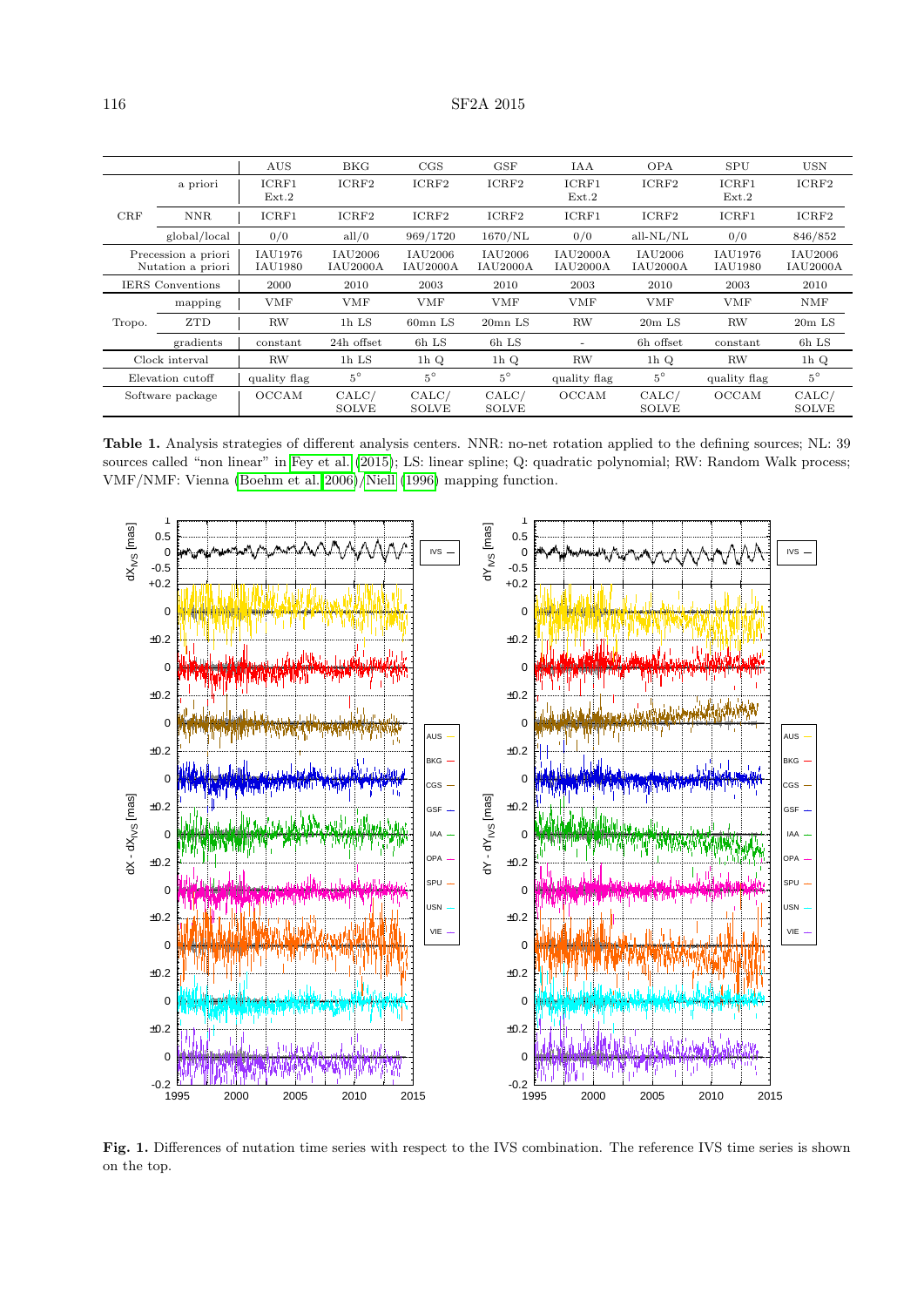

<span id="page-2-0"></span>Fig. 2. Least Square adjustment of amplitude and phase of principal nutations.



<span id="page-2-1"></span>Fig. 3. Least square adjustment over a 7-yr sliding window every 0.6 years of amplitude and phase of the free core nutation (FCN) and retrograde annual nutation.

# 3 Analysis and results

Figure [1](#page-1-1) displays differences of each center's time series with respect to the IVS combined series. For each graph, we plot error bars of center's solution in color and error bars of IVS-combined's solution (top plot) in grey. We use the IVS combined time series as references purely for sake of clarity. At no time, we consider the IVS combined time series better than the others. Drifts that appear on AUS, IAA and SPU graphes are likely due to the use of a different precession model as a priori precession : IAU1976 [\(Lieske et al. 1977\)](#page-4-16), IAU2000 [\(Mathews et al. 2002\)](#page-4-2) or IAU2006 [\(Capitaine et al. 2005\)](#page-4-17). Drift on CGS graph comes from another unknown origin.

Even if, globally, time series are similar at the level of tenths of a mas, we can see that they significantly diverge at some dates in the sense that error bars do not account for the differences. Figures [2](#page-2-0) show adjustments of principal lunisolar nutations and figures [3](#page-2-1) show more detailed on the time-variable amplitudes and phases of the free core nutation (FCN), known at period of 430.21 days in retrograde motion, and the annual retrograde nutation. The complete adjustment is composed of 21 prograde and retrograde waves of prominent amplitudes used in the latest Earth nutation theory of [Mathews et al.](#page-4-2) [\(2002\)](#page-4-2). They were adjusted by least square method over all the available data between 01.01.1979 and 01.01.2015. For the FCN and annual nutation, the least square adjustment was done over a 7-yr sliding window every 0.6 years between those dates.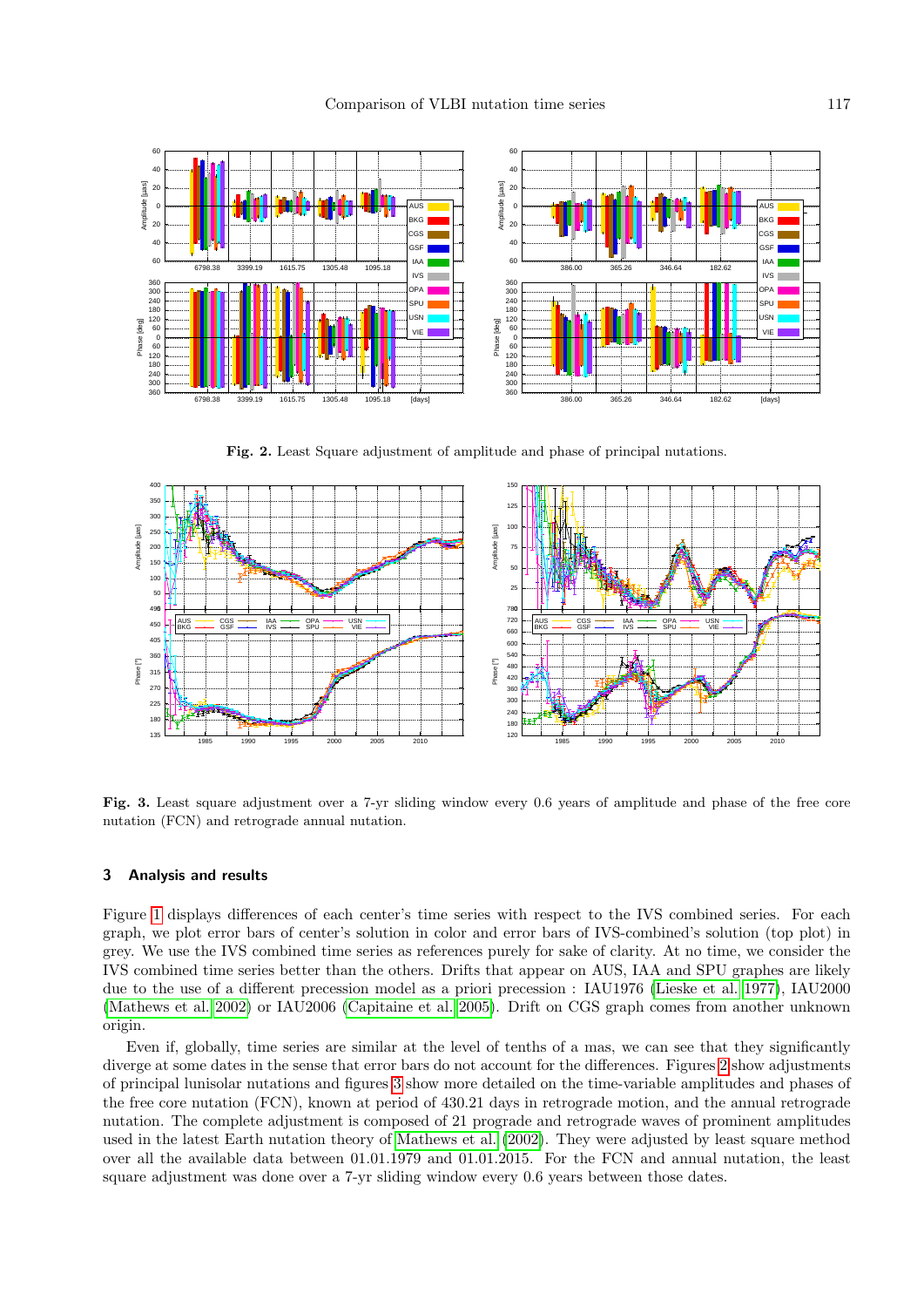

<span id="page-3-0"></span>Fig. 4. Allan standard deviation of residual nutation time series.

From one solution to another, figures reveals that the difference in amplitude for a given nutation do not exceed 30 µas. Surprisingly, IVS often present the furthest value with respect to the others. It seems that the combination process creates artifacts that affect the nutation components. SPU, AUS and IAA show also some divergences at some dates. Those three are using the OCCAM software (see table [1\)](#page-1-0). Software may also affect results of nutation adjustment. Notice that the annual nutation shows a period of phase instability between 1992 and 1997. The excitation mechanism of both the FCN and the annual retrograde nutation should be investigated in the future, especially to understand their amplitude variability and the cancellation of the annual retrograde nutation amplitude in 1995, 2002(?) and 2007.5. This mechanism likely originates in external fluid layer mass exchanges but the difficulty in modeling high frequency behavior of the atmosphere prevents one from any verification [\(de Viron et al. 2005;](#page-4-18) [Lambert 2006\)](#page-4-19).

#### 4 Noise characterization

In the previous section, we adjusted a number of prominent nutation components and removed them from the time series, such that residuals can be considered as close to a noise. We computed Allan standard deviation samples  $\sigma_A$  defined for a time sampling interval  $\tau$  as [\(Allan 1966;](#page-4-20) [Rutman 1978\)](#page-4-21)

$$
\sigma_{A}^{2}(t,\tau) = \frac{1}{2} (\bar{y}_{t} + \bar{y}_{t+\tau})^{2}, \qquad (4.1)
$$

where y is a data set and  $\bar{y}_t$  is the mean of data along the  $\tau$ -duration interval which begins at t. Then we computed the Allan standard deviation by averaging over time using overlapped samples. This algorithm is called AVAR in the litterature. It provides an unbiased estimator for the true variance in the case of white frequency noise modulation. The Allan standard deviation of the residual series are displayed in Fig. [4.](#page-3-0) We investigate noise on time scales from 15 days and up to about 5 years. In the graphes, a slope of −0.5 indicates the presence of a white frequency noise, while a constant reveals a flicker noise and a slope of 0.5, a random walk noise.

At low time scales, residual nutation time series can be considered as a white noise. After a 500 days time scale, it is difficult to distinguish between white noise and colored noise because of the bumps. Those successive bumps indicate the presence of a residual periodic signal. The time scale for the top of the first bump gives us the half-period of this signal, the time scale of the second bump gives three halves times the period, etc... In our case the period is approximately 450 days. Solutions are also gathered between software users (see table [1\)](#page-1-0), that means BKG, CGS, GSF, OPA, USN (CALC SOLVE users), AUS, IAA, SPU (OCCAM users) and VIE (VieVs user). This fact is remarkable on the dY graph at 1000 days. Only IAA do not follow its group and CGS do not follow CALC/SOLVE group for the  $dX$  component. It means that the noise amplitude certainly be software dependent.